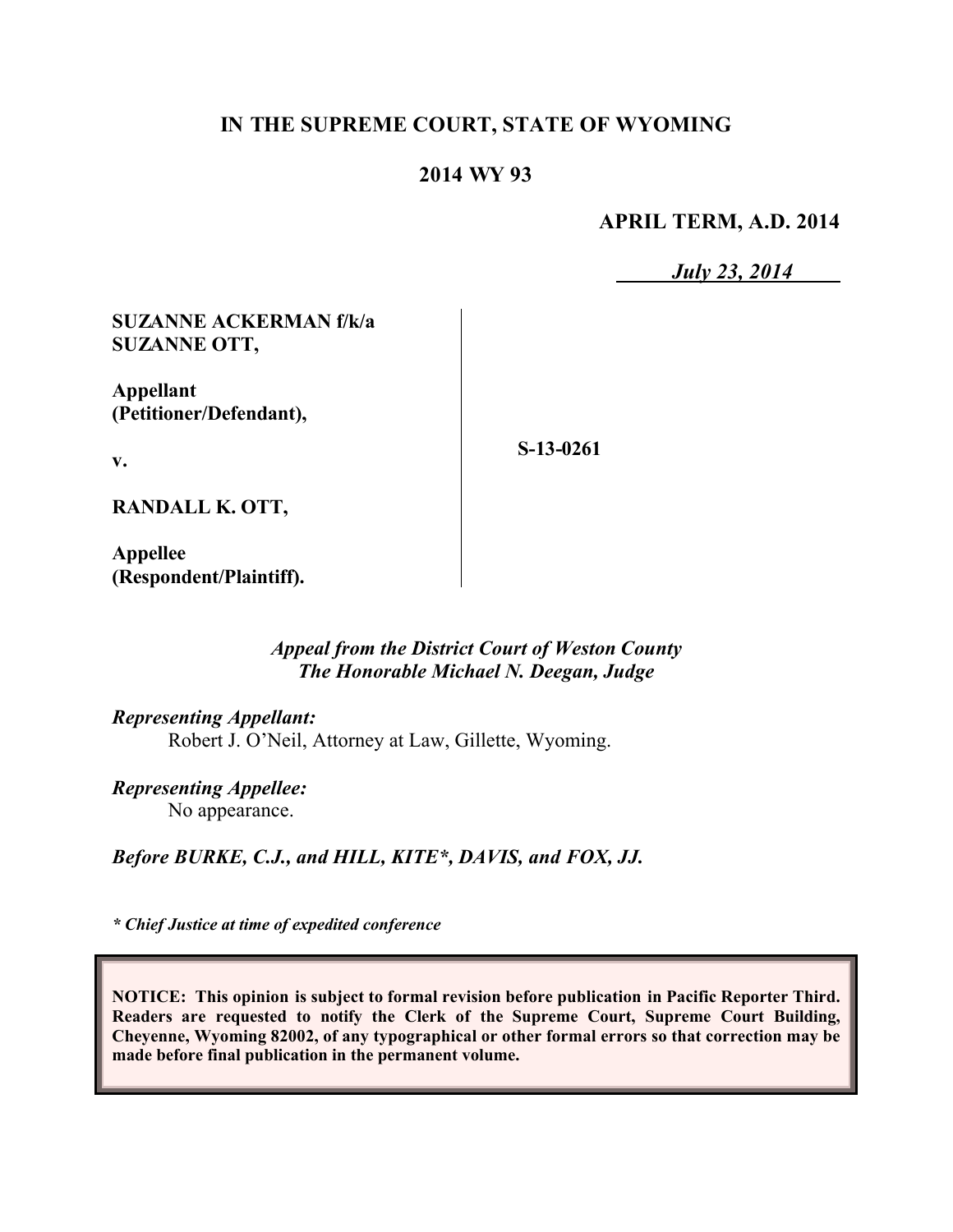**DAVIS**, Justice.

[¶1] Appellant Suzanne Ackerman (Mother) challenges an order modifying her child support obligation. She asserts that the district court improperly determined her former husband's (Father's) income, which in turn caused it to miscalculate her support payments. We affirm.

#### **ISSUES**

[¶2] While Mother presents several interrelated issues on appeal, they can be refined into one controlling question:

> Did the district court abuse its discretion in computing Father's monthly net income?

## **FACTS**

[¶3] The parties divorced a number of years ago, and Father was awarded primary custody of their minor child. Mother was granted visitation and ordered to pay child support of \$272.61 per month.

[¶4] Mother recently filed a petition to modify custody and child support. Father counterclaimed, requesting a modification of Mother's child support obligation based on a claim of a substantial change in circumstances. All but one of the issues raised by these pleadings was settled in mediation. The sole remaining issue, the proper amount of Mother's child support payments, was tried to the district court.

[¶5] In calculating the amount Mother is required to pay in child support, the district court found that Father's monthly net income is \$5,297.00 and Mother's is \$3,946.00. Based upon these figures, it determined Mother's presumptive support obligation to be \$543.72. The district court then deviated from that amount, awarding her a \$125.00 reduction due to expenses she incurred for transportation related to visitation, as well as for amounts she expended on clothing, shoes and school supplies for the minor child. Accordingly, it modified the child support obligation of Mother to the sum of \$419.00 per month.

[¶6] Mother perfected a timely appeal from the district court's order.

## **STANDARD OF REVIEW**

[¶7] A district court has broad discretion in determining the correct amount of a child support award*. Davidson v. Carrillo*, 2014 WY 65, ¶ 7, 325 P.3d 444, 446 (Wyo. 2014). Accordingly, this Court reviews determinations of child support for an abuse of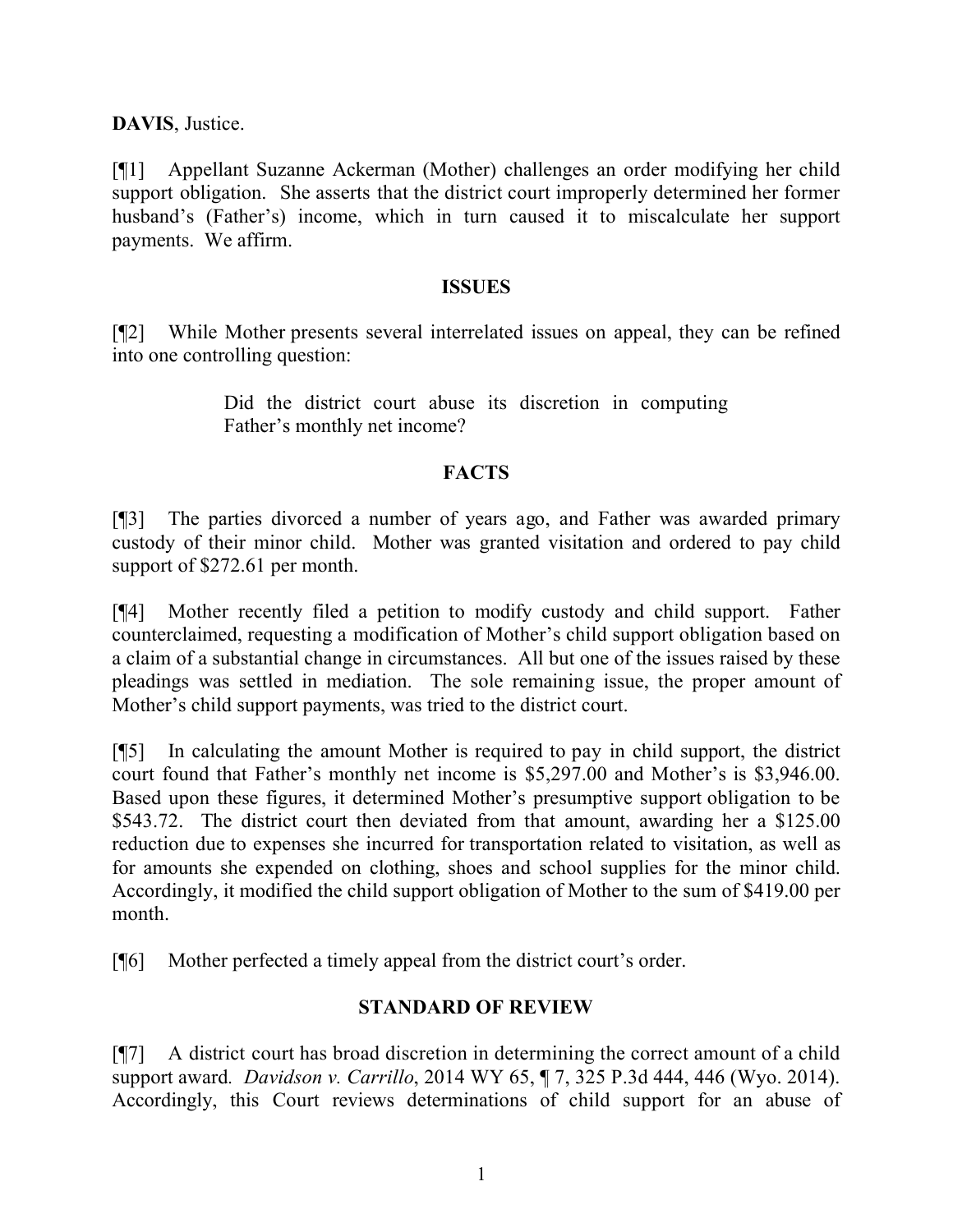discretion, at least to the extent that they involve a determination of the parents' income and credits against it. *Swaney v. State, Dep't of Family Servs., Child Support Enforcement*, 2011 WY 105, ¶ 3, 256 P.3d 514, 515 (Wyo. 2011) (citing *Starkey v. Starkey*, 2007 WY 106, ¶ 5, 161 P.3d 515, 516 (Wyo. 2007)).

## **DISCUSSION**

[¶8] Mother contends that the district court miscalculated Father's monthly net income pursuant to Wyo. Stat. Ann. § 20-2-303(a)(iii) (LexisNexis 2013). She argues that the calculation is based upon federal income tax concepts, which Mother says is improper under Wyoming law. Stated differently, while Mother concedes that federal tax information can be considered to calculate monthly net income, she claims that the use the court made of that information was improper. Because Father is self-employed and remarried, he is able to deduct depreciation of business assets and file a joint return with his current spouse, which she claims impacts his adjusted gross income for tax purposes. Mother asserts that the district court incorrectly used Father's adjusted gross income from his tax return to arrive at income for child support purposes.

[¶9] Child support calculations are governed exclusively by statute. *Ready v. Ready*, 2003 WY 121, ¶ 12, 76 P.3d 836, 839 (Wyo. 2003). "The first step is to calculate the parents' current monthly net income for application to the presumptive child support tables." *Id.*; *see* Wyo. Stat. Ann. § 20-2-304. "Income" as defined in the statute states in pertinent part:

> (ii) "Income" means any form of payment or return in money or in kind to an individual, regardless of source. Income includes, but is not limited to wages, earnings, salary, commission, compensation as an independent contractor, temporary total disability, permanent partial disability and permanent total disability worker's compensation payments, unemployment compensation, disability, annuity and retirement benefits, and any other payments made by any payor, but shall not include any earnings derived from overtime work unless the court, after considering all overtime earnings derived in the preceding twenty-four (24) month period, determines the overtime earnings can reasonably be expected to continue on a consistent basis. **In determining income, all reasonable unreimbursed legitimate business expenses shall be deducted.**

Wyo. Stat. Ann § 20-2-303(a)(ii) (emphasis added). The income that is used to calculate child support is based upon "net income," which is defined as: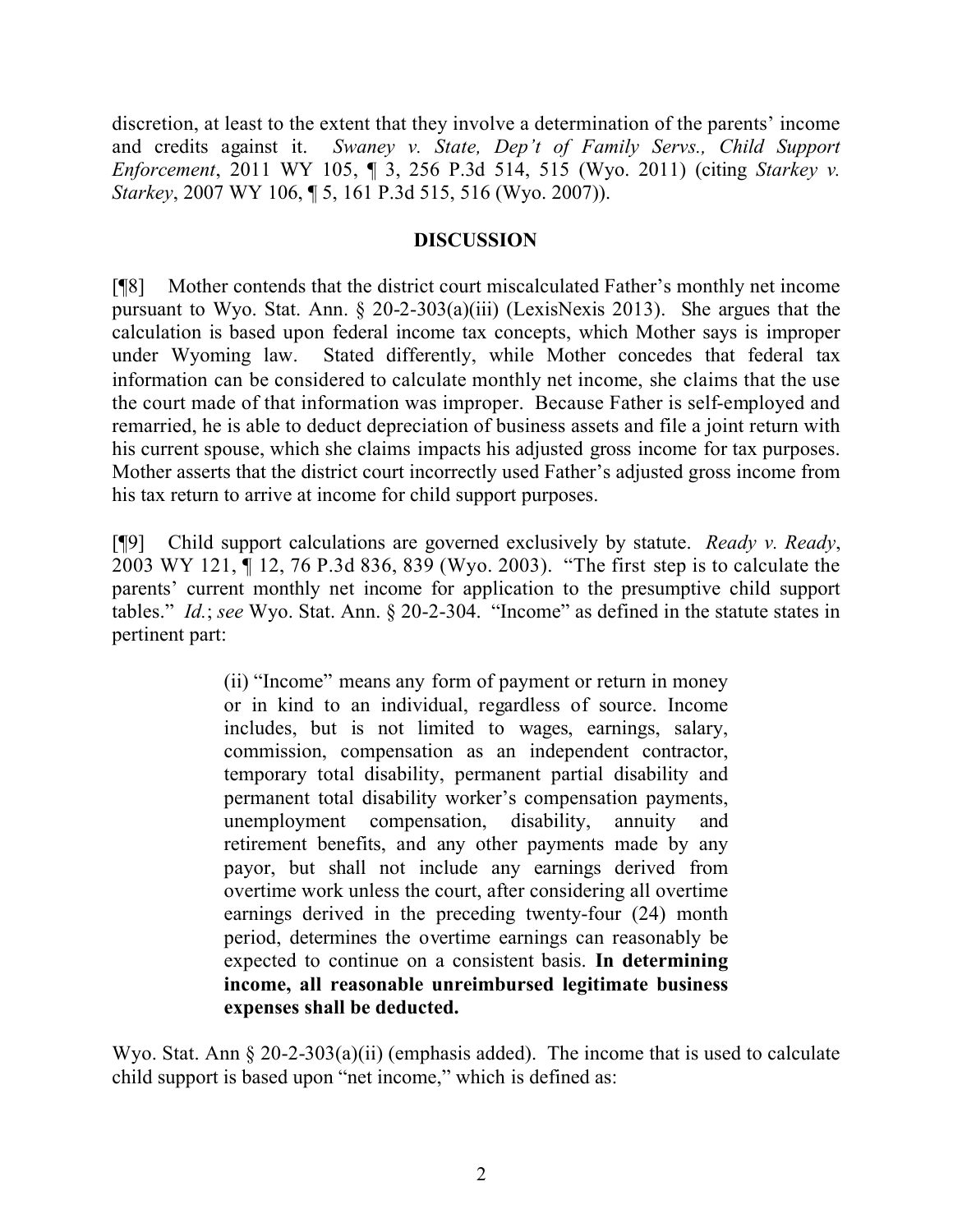(iii) "Net income" means income as defined in paragraph (ii) of this subsection less personal income taxes, social security deductions, cost of dependent health care coverage for all dependent children, actual payments being made under preexisting support orders for current support of other children, other court-ordered support obligations currently being paid and mandatory pension deductions. Payments towards child support arrearage shall not be deducted to arrive at net income[.]

Wyo. Stat. Ann. § 20-2-303(a)(iii).

[¶10] In support of her argument that the district court erred in its use of Father's federal tax information to ascertain his income for determining child support under the statutory guidelines, Mother relies on *Houston v. Smith*, 882 P.2d 240 (Wyo. 1994). In *Houston*, we held that "federal income tax computations differ in significant respects from the computations required by [the child support statute], and the district court erred in substituting the federal income tax concepts to arrive at those critical amounts." *Id.* at 240-41. The district court had followed the federal income tax computation by deducting from the income, as an "unreimbursed legitimate business expense," amortized depreciation of business property which the father there was entitled to deduct for federal tax purposes. *Id.* at 241-42. Because amortized depreciation does not directly affect cash flow in later years, this Court ruled that it was improper to allow the same deduction from income that federal tax law allows when calculating child support. We explained that "[s]ince the purpose of depreciation is to assist a person in regaining their expenditures, it does not follow that depreciation is a business expense for the calculation of disposable income under the Guidelines." *Id.* at 244 (emphasis omitted).

[¶11] In *Watson v. Watson*, we had the opportunity to examine the issue from the opposite end of the spectrum pursuant to Section 179 of the Internal Revenue Code, 26 U.S.C.A. § 179. 2002 WY 180, ¶¶ 5-17, 60 P.3d 124, 125-29 (Wyo. 2002). Section 179 permits a taxpayer to request a same-year deduction for the purchase of certain business property, instead of an amortized depreciation deduction over several years. *Id.*, ¶ 10, 60 P.3d at 126. Based upon our opinion in *Houston*, the district court in *Watson* did not allow a deduction from income for the Section 179 business expenses. *Id.*, ¶ 7, 60 P.3d at 126. This Court reversed, explaining that courts must determine whether the business expense affects the party's actual cash flow during the year in question, or whether it is simply a book entry for federal tax purposes. Because Section 179 property is actually paid for in the same year that the deduction is allowed, that kind of expenditure affects cash flow in that year. Accordingly, we found that the deduction could be considered when determining income in order to set child support. *Id.*,  $\P\P$  14-16, 60 P.3d at 128.

[¶12] A year later, in *Ready v. Ready*, we reaffirmed that